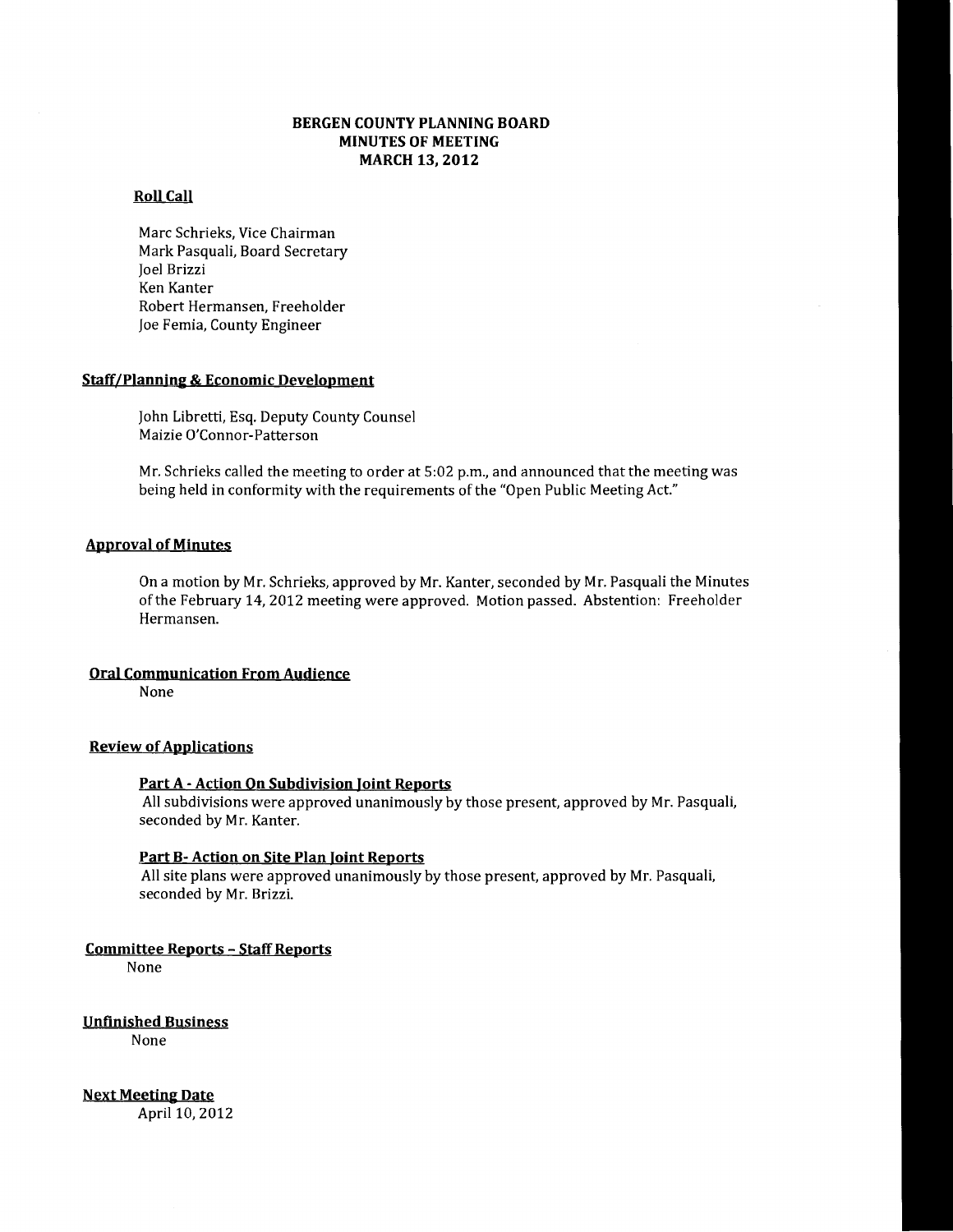# **Adjournment**

Being no further business before the Board, the meeting was adjourned at 5:07 p.m.

 $\bar{\bar{z}}$ 

 $\bar{z}$ 

For further verbatim details as to the above meeting, kindly consult the tapes.

Respectfully submitted,

 $\sim$   $\sim$ 

 $\sim$ 

Maizie O'Connor-Patterson, Board Recording Secretary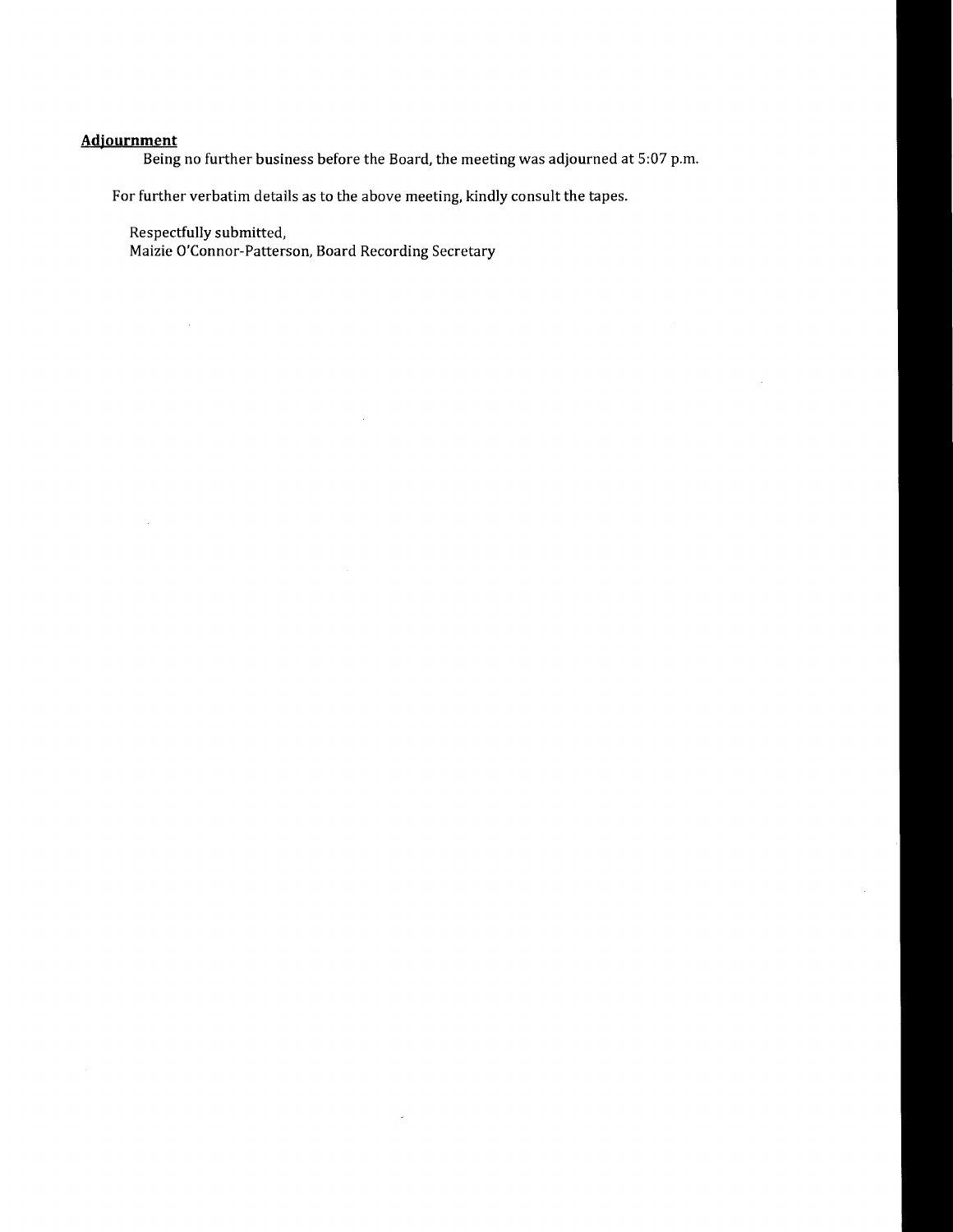# **Approval of Subdivision Joint Reports ...... 3/13/2012**

|       | App No Application Name | <b>Municipality</b> | <b>County Road(s) Affected</b> | Block(s)        | <u>Lot(s)</u> | <b>Acres</b> | <b>Plot Area</b> Proposed<br>Use | New<br>DUs | New<br>Parking | New Bida New Imp.<br>SQ. FT. | SQ. FT. | # of<br><u>Lots</u> |
|-------|-------------------------|---------------------|--------------------------------|-----------------|---------------|--------------|----------------------------------|------------|----------------|------------------------------|---------|---------------------|
| 7735M | <b>RJN Residential</b>  | <b>Hillsdale</b>    | Piermont Avenue                | 1526            | 14, 15        | 0.4897       | Residential                      |            |                |                              | 2721    |                     |
| 7750  | Zoccoli Associates      | Mahwah              | None                           | 108-118.120 173 |               |              | 4.55 Residential                 |            |                |                              |         | - 6                 |
| 7753M | 204 ESR Realty, LLC     | Saddle River        | East Saddle River Road         | 1402            | 46            |              | 8.88 Residential                 |            |                |                              |         |                     |
|       |                         |                     |                                |                 |               |              |                                  |            |                | <b>Total Joint Reports</b>   |         |                     |

 $\label{eq:R1} \mathbf{y} = \mathbf{y} + \mathbf{y} + \mathbf{y} + \mathbf{y}$ 

 $\sim 10^{11}$  km  $^{-1}$ 

 $\mathbf{r}$ 

 $\sim 10^{11}$  km s  $^{-1}$ 

 $\sim$ 

 $\mathcal{L}^{\mathcal{L}}(\mathcal{L}^{\mathcal{L}}(\mathcal{L}^{\mathcal{L}}(\mathcal{L}^{\mathcal{L}}(\mathcal{L}^{\mathcal{L}}(\mathcal{L}^{\mathcal{L}}(\mathcal{L}^{\mathcal{L}}(\mathcal{L}^{\mathcal{L}}(\mathcal{L}^{\mathcal{L}}(\mathcal{L}^{\mathcal{L}}(\mathcal{L}^{\mathcal{L}}(\mathcal{L}^{\mathcal{L}}(\mathcal{L}^{\mathcal{L}}(\mathcal{L}^{\mathcal{L}}(\mathcal{L}^{\mathcal{L}}(\mathcal{L}^{\mathcal{L}}(\mathcal{L}^{\mathcal{L$ 

 $\label{eq:2.1} \frac{1}{\sqrt{2\pi}}\int_{\mathbb{R}^3} \frac{1}{\sqrt{2\pi}}\int_{\mathbb{R}^3} \frac{1}{\sqrt{2\pi}}\int_{\mathbb{R}^3} \frac{1}{\sqrt{2\pi}}\int_{\mathbb{R}^3} \frac{1}{\sqrt{2\pi}}\int_{\mathbb{R}^3} \frac{1}{\sqrt{2\pi}}\int_{\mathbb{R}^3} \frac{1}{\sqrt{2\pi}}\int_{\mathbb{R}^3} \frac{1}{\sqrt{2\pi}}\int_{\mathbb{R}^3} \frac{1}{\sqrt{2\pi}}\int_{\mathbb{$